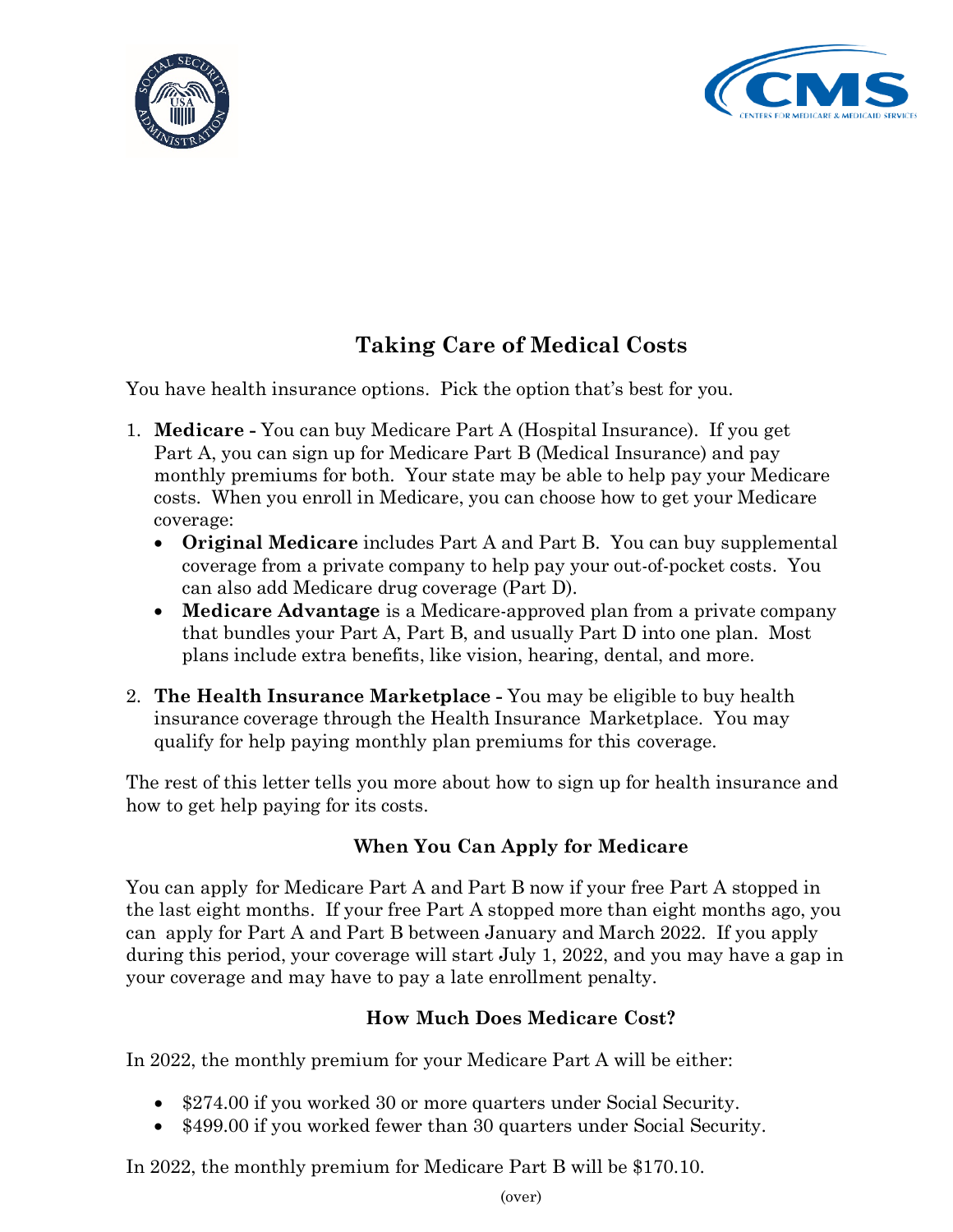### **Are You Eligible for a Medicare Savings Program?**

You may be able to get help from your state to pay for your Medicare Part A premium through the **Qualified Disabled Working Individual (QDWI) Medicare Savings Program.** You may qualify if your monthly income and total resources (like money in a bank, stocks, or bonds) are at or below the amounts shown in this table:

| <b>QDWI Medicare Savings Program</b> |                           |
|--------------------------------------|---------------------------|
| 2021 Monthly Income Limit*           |                           |
| Single                               | Married (living together) |
| \$4,379                              | \$5,892                   |
| 2021 Total Resource Limit**          |                           |
| Single                               | Married (living together) |
| $\$4.000$                            | \$6,000                   |

\* The income limits are higher in Alaska and Hawaii.

\*\* Your house, car, and up to \$1,500 per person in burial expenses **don't count** as resources.

#### **How to Apply for Medicare Savings Programs or Ask Questions**

Call your State Medical Assistance (Medicaid) office to apply for a Medicare Savings Program. Visit **[Medicare.gov/talk-to-someone](https://www.medicare.gov/talk-to-someone)** to get the phone number for your state Medicaid office. First, choose your state under **"What state do you live in?"** Then, select **"Other insurance programs,"** and find the state Medicaid program on the list. You can also call **1-800-MEDICARE (1-800-633-4227) (TTY 1-877-486-2048)** to get the phone number for your state Medicaid office.

Your State Health Insurance Assistance Program (SHIP) can help answer any Medicare questions you may have. Find the phone number for your local SHIP office at **[shiphelp.org](https://www.shiphelp.org/)** or look in your "Medicare & You" handbook. For more information about Medicare, visit **[Medicare.gov](https://www.medicare.gov/)** or call **1-800-MEDICARE (1-800-633-4227) (TTY 1-877-486-2048).** 

# **Are You Eligible for Extra Help?**

You may be able to get help paying Medicare Part D monthly premiums, yearly deductibles, and copayments through the **Extra Help** program. You must have Part A or Part B to get Medicare drug coverage (Part D). You may qualify if your monthly income and total resources (like money in a bank, stocks, or bonds) are at or below the amounts shown in this table:

| Extra Help Program          |                           |
|-----------------------------|---------------------------|
| 2021 Monthly Income Limit*  |                           |
| Single                      | Married (living together) |
| \$3,305                     | \$4,440                   |
| 2021 Total Resource Limit** |                           |
| Single                      | Married (living together) |
| \$14,790                    | \$29,520                  |

\* The income limits are higher in Alaska and Hawaii. If you support other family members who live with you, then you may qualify for benefits even if your income is higher than the amounts shown above.

\*\* Your house, car, and up to \$1,500 per person in burial expenses **don't count** as resources.